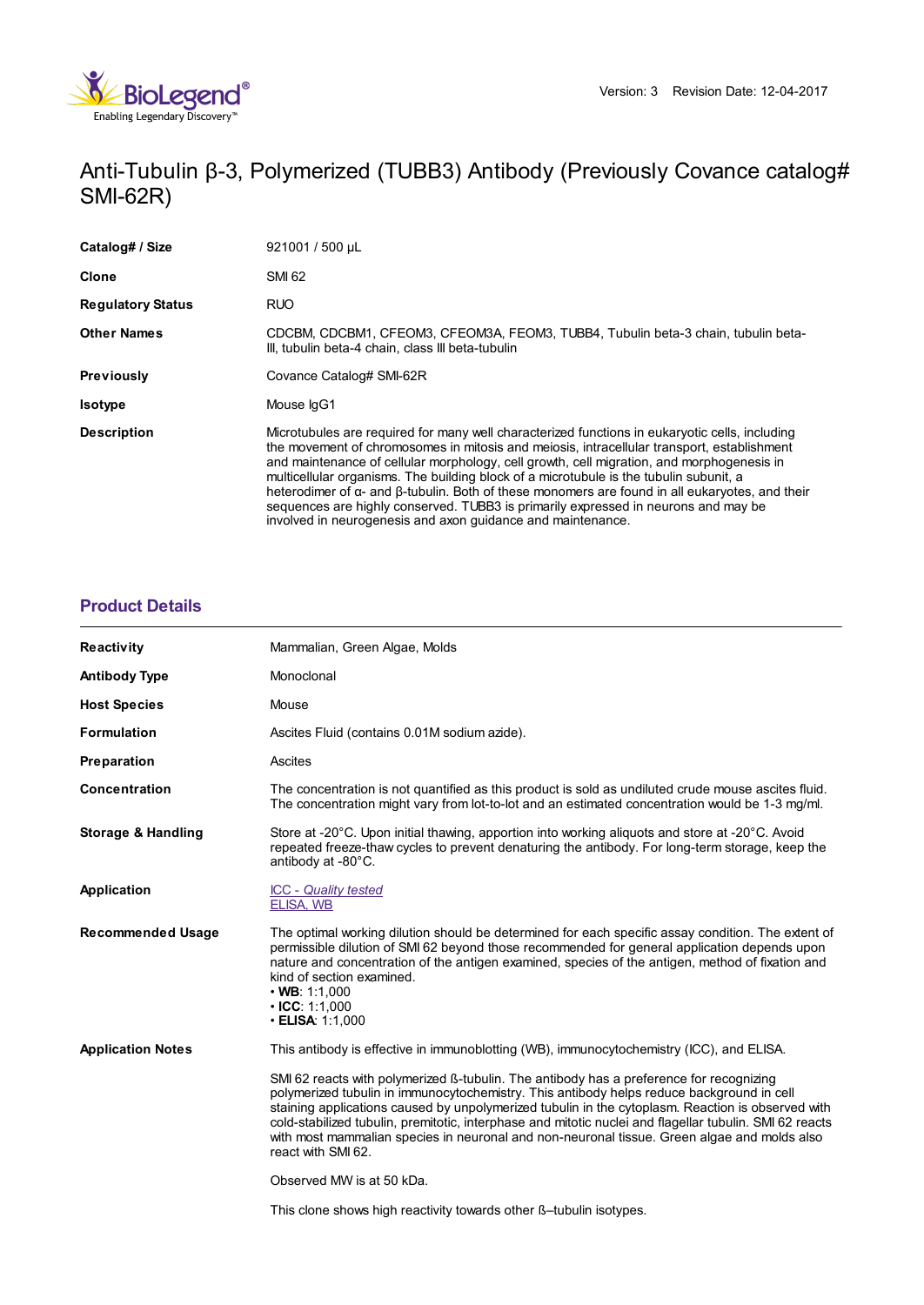| <b>Application References</b> | 1. Zhu B, et al. 2010. Am J Physiol Lung Cell Mol Physiol. 299: L493. (WB) PubMed<br>2. Fortune B, et al. 2008. Invest. Ophthalmol. Vis. Sci. 49: 255. |
|-------------------------------|--------------------------------------------------------------------------------------------------------------------------------------------------------|
| <b>Product Citations</b>      | 1. Zhu B, et al. 2010. Am J Physiol Lung Cell Mol Physiol. 299:L493-501. PubMed                                                                        |
| <b>RRID</b>                   | AB 2565385 (BioLegend Cat. No. 921001)                                                                                                                 |

#### **[Antigen](https://www.biolegend.com/nl-nl/products/anti-tubulin-beta-3-polymerized-tubb3-antibody-11159?pdf=true&displayInline=true&leftRightMargin=15&topBottomMargin=15&filename=Anti-Tubulin %EF%BF%BD%EF%BF%BD-3, Polymerized (TUBB3) Antibody.pdf#antigenDetails) Details**

| <b>Cell Type</b>        | <b>Mature Neurons</b>                                                                       |
|-------------------------|---------------------------------------------------------------------------------------------|
| <b>Biology Area</b>     | Cell Biology, Cell Motility/Cytoskeleton/Structure, Neuroscience, Neuroscience Cell Markers |
| <b>Molecular Family</b> | <b>Microtubules</b>                                                                         |
| Gene ID                 | 203068                                                                                      |

### **Related [Protocols](https://www.biolegend.com/nl-nl/products/anti-tubulin-beta-3-polymerized-tubb3-antibody-11159?pdf=true&displayInline=true&leftRightMargin=15&topBottomMargin=15&filename=Anti-Tubulin %EF%BF%BD%EF%BF%BD-3, Polymerized (TUBB3) Antibody.pdf#productRelatedProtocols)**

[Immunohistochemistry](https://www.biolegend.com/protocols/immunohistochemistry-protocol-for-sternberger-monoclonal-antibodies/4253/) Protocol for Sternberger Monoclonal Antibodies

#### **Other [Formats](https://www.biolegend.com/nl-nl/products/anti-tubulin-beta-3-polymerized-tubb3-antibody-11159?pdf=true&displayInline=true&leftRightMargin=15&topBottomMargin=15&filename=Anti-Tubulin %EF%BF%BD%EF%BF%BD-3, Polymerized (TUBB3) Antibody.pdf#productOtherFormats)**

Anti-Tubulin β-3, Polymerized (TUBB3)

#### **Product Data**





Staining of Polymerized Beta Tubulin (SMI 62) on Hela cells using MeOH fixation.

Total lysates (15 µg protein) from HepG2 and HeLa cells were resolved by electrophoresis (4-20% Tris-glycine gel), transferred to nitrocellulose, and probed with 1:1000 anti-Tubulin β-3, Polymerized (TUBB3) antibody, clone SMI 62. Proteins were visualized using chemiluminescence detection by incubation with HRP Goat anti-Mouse secondary antibody (Cat. No. 405306, 1:3000 dilution). Direct-Blot™ HRP antiβ-actin antibody was used as a loading control (Cat. No. 643807, 1:8000 dilution).